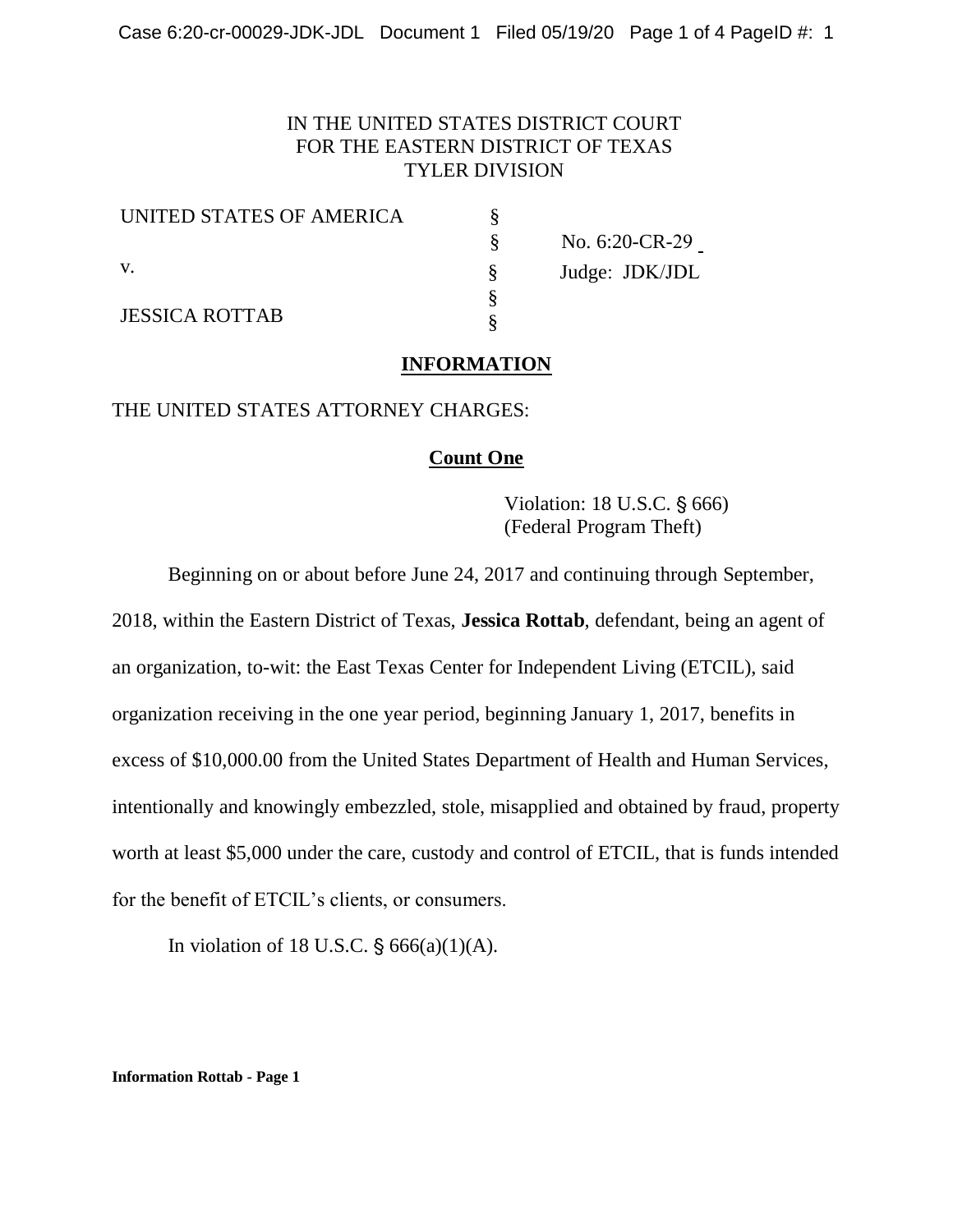# **NOTICE OF INTENT TO SEEK CRIMINAL FORFEITURE**

Pursuant to 18 U.S.C. § 981(a)(1)(C) and 28 U.S.C. § 2461

As the result of committing the foregoing offense alleged in Count 1 of this

information, the defendant herein shall forfeit to the United States, pursuant to 18 U.S.C.

§ 981(a)(1)(C) and 28 U.S.C. § 2461:

- 1. any property constituting, or derived from, and proceeds the defendant obtained, directly or indirectly, as the result of such violation; and
- 2. any of the defendant's property used, or intended to be used, in any manner or part, to commit, or to facilitate the commission of, such violation.

# **Cash Proceeds:**

A sum of money equal to \$526,690.83 in United States currency and all interest and proceeds traceable thereto, representing the amount of proceeds obtained by the defendant as a result of the offense alleged in Count 1 of this information, for which the defendant is personally liable.

## **Substitute Assets:**

If any of the property described above as being subject to forfeiture, as a result of any act or omission of the defendant:

- (a) cannot be located upon the exercise of due diligence;
- (b) has been transferred or sold to, or deposited with a third person;
- (c) has been placed beyond the jurisdiction of the court;
- (d) has been substantially diminished in value; or
- (e) has been commingled with other property which cannot be subdivided without difficulty;

it is the intent of the United States, pursuant to 21 U.S.C. § 853(p), to seek forfeiture of any other property of the defendant up to the value of the above forfeitable property, including but not limited to all property, both real and personal owned by the defendant.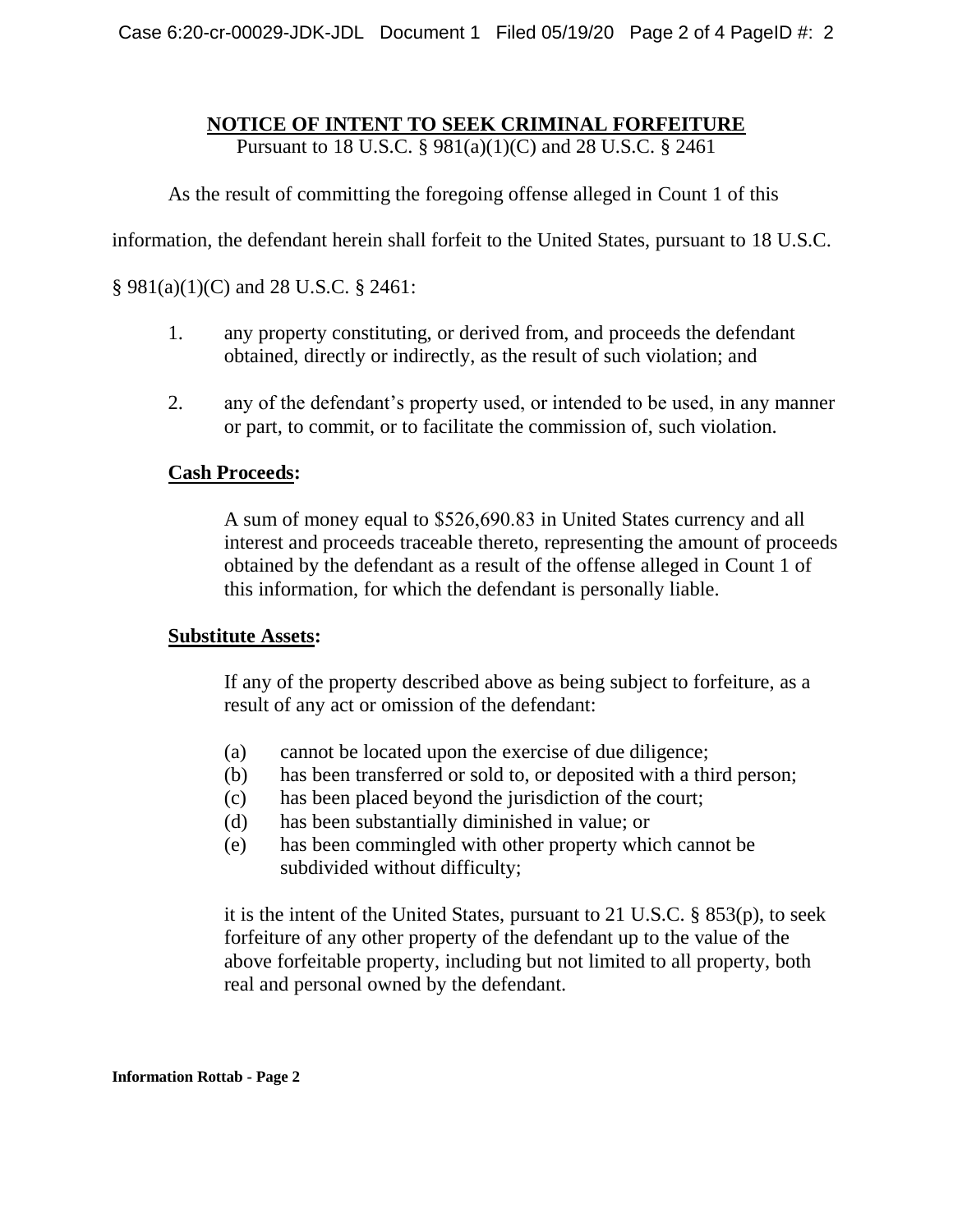By virtue of the commission of the offense alleged in Count 1of this information, any and all interest the defendant has in the above-described property is vested in the United States and hereby forfeited to the United States pursuant to 18 U.S.C. § 981(a)(1)(C) and 28 U.S.C. § 2461.

JOSEPH D. BROWN UNITED STATES ATTORNEY

*/s/ Jim Noble* May 19, 2020 **JIM NOBLE** Date Assistant United States Attorney

**Information Rottab - Page 3**